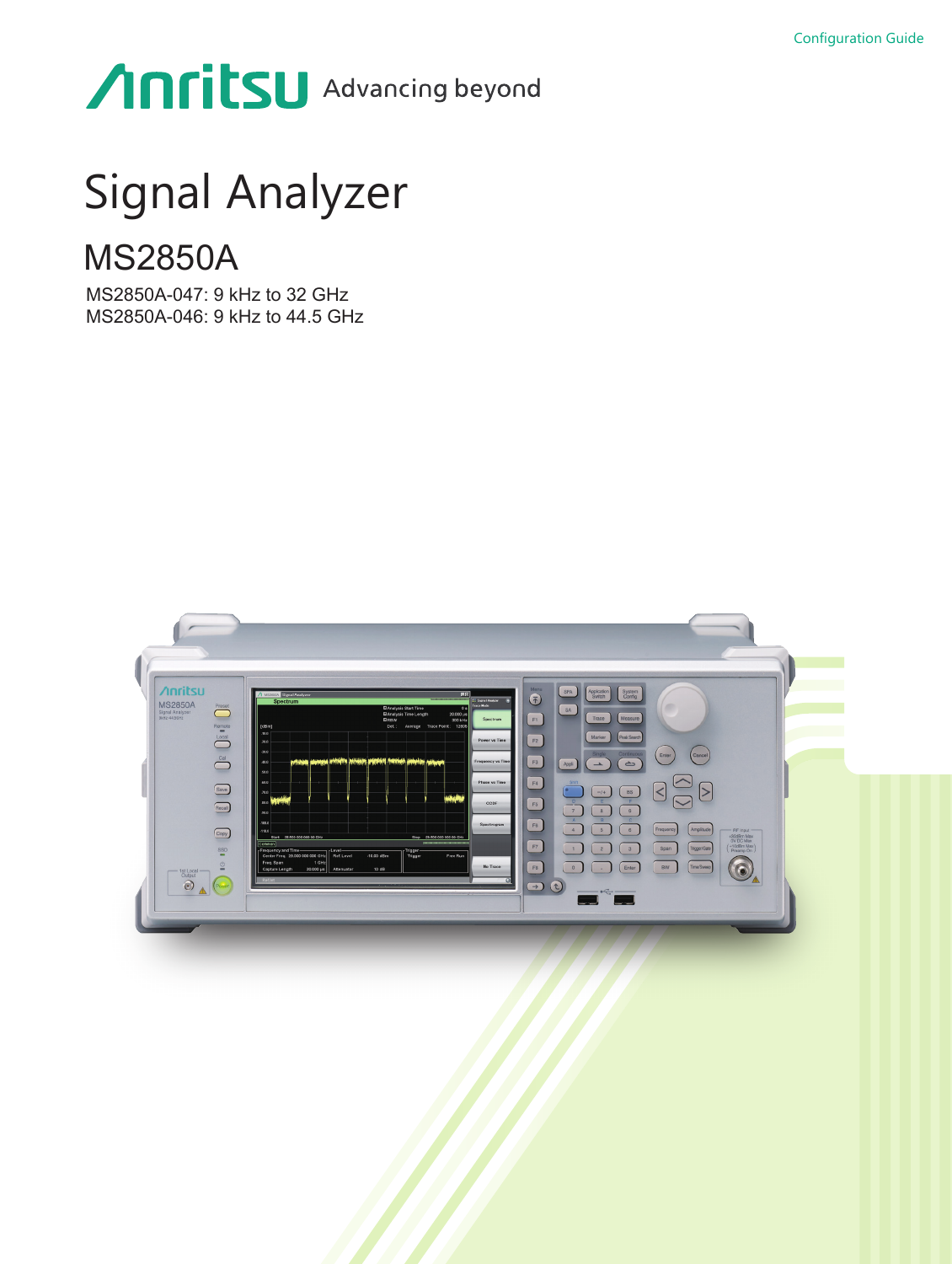This explains how to order the new MS2850A and MS2850A retrofit options and measurement software. Follow the steps below to select the MS2850A configuration. Functions marked "standard" are built-in. Options and measurement software can be added as necessary.

# **Steps for New Purchase**

#### **Step 1. Select Maximum Frequency Range (Required option; Frequency range not upgradeable.)**

| Outline                                                                                                                                                                                              | Additional Information<br>Option No. |                                                                |  |  |  |
|------------------------------------------------------------------------------------------------------------------------------------------------------------------------------------------------------|--------------------------------------|----------------------------------------------------------------|--|--|--|
| Frequency range: 9 kHz to 32 GHz                                                                                                                                                                     | MS2850A-047                          | Spectrum Analyzer/Signal Analyzer (Analysis Bandwidth 255 MHz) |  |  |  |
| Frequency range: 9 kHz to 44.5 GHz                                                                                                                                                                   | MS2850A-046                          |                                                                |  |  |  |
| The following options are installed as standard and do not require separate orders when ordering the MS2850A-046/047.<br>Standard Software<br>MX269000A<br>Analysis Bandwidth 255 MHz<br>MS2850A-032 |                                      |                                                                |  |  |  |

Microwave Preselector Bypass MS2850A-067

### **Step 2. Select Analysis Bandwidth**

| Outline                                 | Option No.  | Additional Information                    |  |  |  |  |  |
|-----------------------------------------|-------------|-------------------------------------------|--|--|--|--|--|
| Analysis Bandwidth 255 MHz              | Standard    |                                           |  |  |  |  |  |
| Analysis Bandwidth Extension to 510 MHz | MS2850A-033 | Extend the analysis bandwidth to 510 MHz. |  |  |  |  |  |
| Analysis Bandwidth Extension to 1 GHz   | MS2850A-034 | Extend the analysis bandwidth to 1 GHz.   |  |  |  |  |  |
|                                         |             | $\star$ : Requires MS2850A-033            |  |  |  |  |  |

#### **Step 3. Add Measurement Software**

| Outline                                            | Option No.    | <b>Additional Information</b>                                                                                                                                                                                                                    |
|----------------------------------------------------|---------------|--------------------------------------------------------------------------------------------------------------------------------------------------------------------------------------------------------------------------------------------------|
| 5G Standard Measurement Software<br>(Base License) | MX285051A     | Base license of software that measures RF Tx characteristics of base stations and terminals<br>using various digital wireless methods expected to be used at 5G.<br>*: This license can't be used alone.<br>*: Requires MX285051A-001 and/or 051 |
| Pre-Standard CP-OFDM Downlink                      | MX285051A-001 | Supports measurement of the RF characteristics of CP-OFDM modulation downlink signals<br>expected to be used for 5G demonstration tests and test operations.<br>*: Requires MX285051A                                                            |
| Pre-Standard CP-OFDM Uplink                        | MX285051A-051 | Supports measurement of the RF characteristics of CP-OFDM modulation uplink signals<br>expected to be used for 5G demonstration tests and test operations.<br>*: Requires MX285051A                                                              |
| NR TDD sub-6 GHz Downlink                          | MX285051A-011 | Supports measurement of the RF characteristics of 3GPP TS 38.211 sub-6 GHz downlink (TDD) signal<br>*: Requires MX285051A                                                                                                                        |
| NR TDD sub-6 GHz Uplink                            | MX285051A-061 | Supports measurement of the RF characteristics of 3GPP TS 38.211 sub-6 GHz uplink (TDD) signal<br>*: Requires MX285051A                                                                                                                          |
| NR FDD sub-6 GHz Downlink                          | MX285051A-031 | Supports measurement of the RF characteristics of 3GPP TS 38.211 sub-6 GHz downlink (FDD) signal<br>*: Requires MX285051A                                                                                                                        |
| NR FDD sub-6 GHz Uplink                            | MX285051A-081 | Supports measurement of the RF characteristics of 3GPP TS 38.211 sub-6 GHz uplink (FDD) signal<br>*: Requires MX285051A                                                                                                                          |
| NR TDD mmWave Downlink                             | MX285051A-021 | Supports measurement of the RF characteristics of 3GPP TS 38.211 mmWave downlink (TDD) signal<br>*: Requires MX285051A                                                                                                                           |
| NR TDD mmWave Uplink                               | MX285051A-071 | Supports measurement of the RF characteristics of 3GPP TS 38.211 mmWave uplink (TDD) signal<br>*: Requires MX285051A                                                                                                                             |
| W-CDMA/HSPA Downlink Measurement Software          | MX269011A     | Supports W-CDMA/HSPA/HSPA Evolution compliant BS, and measurement of device<br>RF Tx characteristics.                                                                                                                                            |
| W-CDMA/HSPA Uplink Measurement Software            | MX269012A     | Supports W-CDMA/HSPA/HSPA Evolution compliant UE and measurement of device<br>RF Tx characteristics.                                                                                                                                             |
| <b>GSM/EDGE Measurement Software</b>               | MX269013A     | Supports GSM/EDGE (EGPRS) compliant BS, and measurement of UE and device<br>RF Tx characteristics.                                                                                                                                               |
| <b>EDGE Evolution Measurement Software</b>         | MX269013A-001 | Supports EDGE Evolution (EGPRS2) compliant BS, and measurement of UE and device<br>RF Tx characteristics.<br>*: Requires MX269013A                                                                                                               |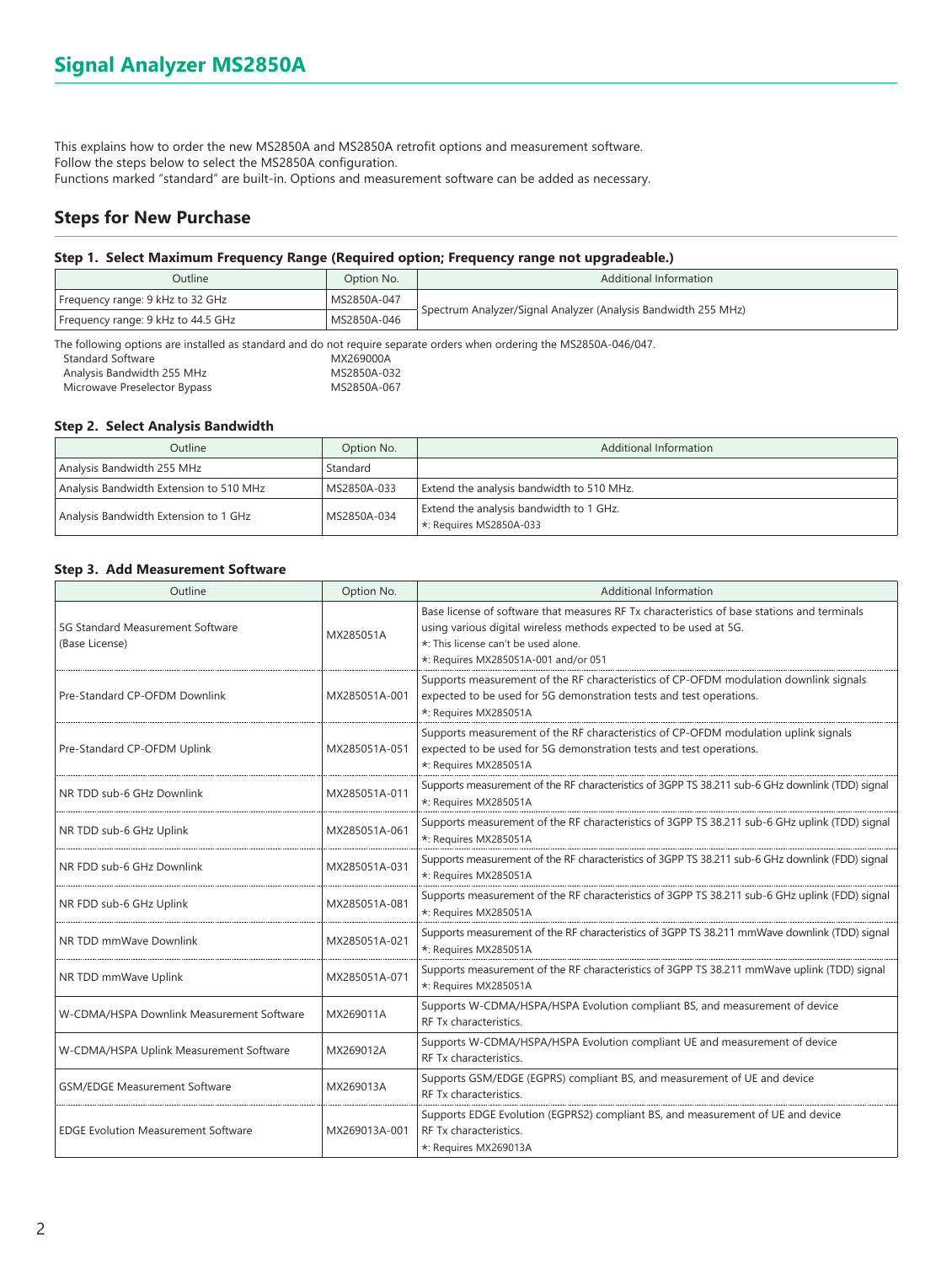| Outline                                                | Option No.    | Additional Information                                                                                                                                                                                      |
|--------------------------------------------------------|---------------|-------------------------------------------------------------------------------------------------------------------------------------------------------------------------------------------------------------|
| <b>TD-SCDMA Measurement Software</b>                   | MX269015A     | Supports TD-SCDMA compliant repeaters, BS, and measurement of UE and device<br>RF Tx characteristics.                                                                                                       |
| Vector Modulation Analysis Software                    | MX269017A     | Supports evaluation of RF Tx characteristics of digital radio equipment and components for<br>wide range of applications ranging from public facilities and private industry to aerospace and<br>satellite. |
| <b>APSK Analysis</b>                                   | MX269017A-001 | Supports measuring RF Tx characteristics of 16/32APSK modulation signal.<br>*: Requires MX269017A                                                                                                           |
| Higher-Order QAM Analysis                              | MX269017A-011 | Supports measuring RF Tx characteristics of 512/1024/2048QAM modulation signal.<br>*: Requires MX269017A                                                                                                    |
| LTE Downlink Measurement Software                      | MX269020A     | Supports evaluation of 3GPP LTE FDD downlink signal Tx characteristics.                                                                                                                                     |
| LTE-Advanced FDD Downlink<br>Measurement Software      | MX269020A-001 | Supports evaluation of 3GPP LTE-Advanced FDD downlink signal Tx characteristics.<br>*: Requires MX269020A                                                                                                   |
| LTE Uplink Measurement Software                        | MX269021A     | Supports evaluation of 3GPP LTE FDD uplink signal Tx characteristics.                                                                                                                                       |
| LTE-Advanced FDD Uplink<br><b>Measurement Software</b> | MX269021A-001 | Supports evaluation of 3GPP LTE-Advanced FDD uplink signal Tx characteristics.<br>*: Requires MX269021A                                                                                                     |
| LTE TDD Downlink Measurement Software                  | MX269022A     | Supports evaluation of 3GPP LTE TDD downlink signal Tx characteristics.                                                                                                                                     |
| LTE-Advanced TDD Downlink<br>Measurement Software      | MX269022A-001 | Supports evaluation of 3GPP LTE-Advanced TDD downlink signal Tx characteristics.<br>*: Requires MX269022A                                                                                                   |
| LTE TDD Uplink Measurement Software                    | MX269023A     | Supports evaluation of 3GPP LTE TDD uplink signal Tx characteristics.                                                                                                                                       |
| LTE-Advanced TDD Uplink<br><b>Measurement Software</b> | MX269023A-001 | Supports evaluation of 3GPP LTE-Advanced TDD uplink signal Tx characteristics.<br>*: Requires MX269023A                                                                                                     |

# **Step 4. Add Other Signal Analyzer Options**

| Outline                                                          | Option No.  | Additional Information                                                                                                                                                                                                                                                                    |
|------------------------------------------------------------------|-------------|-------------------------------------------------------------------------------------------------------------------------------------------------------------------------------------------------------------------------------------------------------------------------------------------|
| <b>Phase Noise Measurement Function</b>                          | MS2850A-010 | Adds frequency offset range 10 Hz to 10 MHz phase noise measurement.                                                                                                                                                                                                                      |
| Noise Figure Measurement Function                                | MS2850A-017 | Adds Noise Figure Measurement function.<br>Noise Figure is measured with the measurement method of Y-factor method which uses a<br>Noise Source*.<br>*: Noisecom, NC346 series                                                                                                            |
| Noise Floor Reduction                                            | MS2840A-051 | The Noise Floor Reduction (NFR) function increases the measurement accuracy for low-level<br>signals. It subtracts the internal noise<br>components (11 dB max. nominal) of the measuring instrument itself from the displayed<br>measurement result.                                     |
| Microwave Preamplifier                                           | MS2850A-068 | Increases level sensitivity from 100 kHz to 32 GHz/44.5 GHz                                                                                                                                                                                                                               |
| Low Second Harmonic Distortion                                   | MS2850A-076 | This option improves DANL and second harmonic distortion over 4 GHz when Preamp is Off<br>and Microwave Preselector Bypass is Off.                                                                                                                                                        |
| <b>Extended Specifications</b>                                   | MS2850A-072 | Adds following items to MS2850A specifications:<br>• Frequency response in a certain 100 MHz range within bandwidth<br>• Phase linearity in a certain 100 MHz range within bandwidth<br>• RF input VSWR                                                                                   |
| Secondary Storage Device                                         | MS2850A-011 | This removable secondary SSD is installed in the secondary SSD Option Slot of the MS2850A main<br>frame to expand the user data storage space. It does not have the Windows OS installed. The<br>MS2850A ships with it installed. Only one expansion SSD can be installed in the MS2850A. |
| External Interface for High Speed Data Transfer PCIe             | MS2850A-053 | The digitized data file for the large wideband signal data captured by the main unit is<br>transferred at high speed to the PC using PCIe connector.                                                                                                                                      |
| External Interface for High Speed Data Transfer<br><b>USB3.0</b> | MS2850A-054 | The digitized data file for the large wideband signal data captured by the main unit is<br>transferred at high speed to the PC using USB3.0 connector.                                                                                                                                    |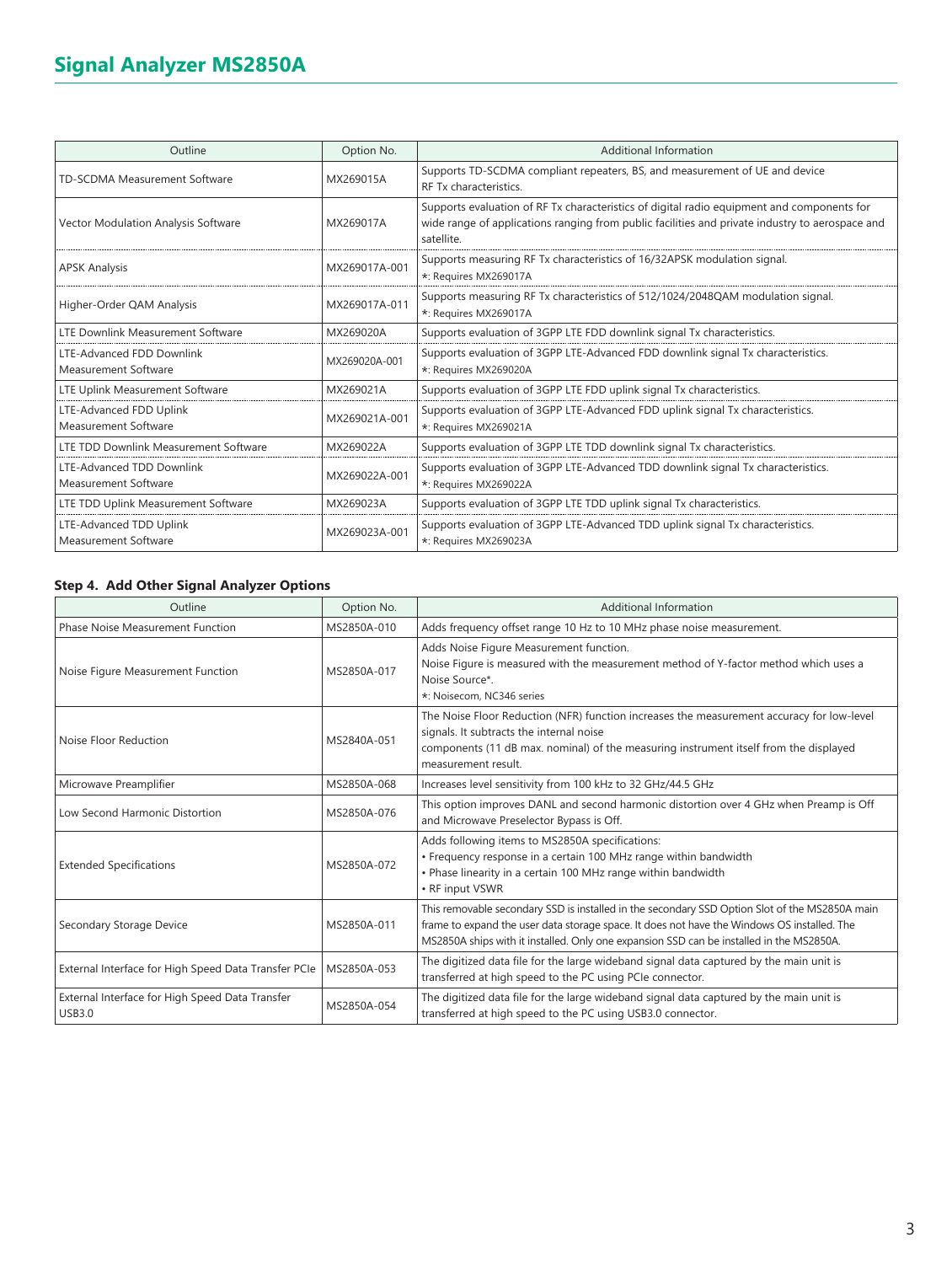# **Step 5. Add Accessories**

| Outline                                                | Option No.     | <b>Additional Information</b>                                                                                                                                                                                                                                                                     |
|--------------------------------------------------------|----------------|---------------------------------------------------------------------------------------------------------------------------------------------------------------------------------------------------------------------------------------------------------------------------------------------------|
| Inline Peak Power Sensor (350 MHz to 4 GHz)            | MA24105A       | Supports 350 MHz to 4 GHz and operates on Windows.                                                                                                                                                                                                                                                |
| USB Power Sensor (50 MHz to 6 GHz)                     | MA24106A       | Supports 50 MHz to 6 GHz and operates on Windows.                                                                                                                                                                                                                                                 |
| Microwave USB Power Sensor (10 MHz to 8 GHz)           | MA24108A       | Supports 10 MHz to 8 GHz and operates on Windows.                                                                                                                                                                                                                                                 |
| Microwave USB Power Sensor (10 MHz to 18 GHz)          | MA24118A       | Supports 10 MHz to 18 GHz and operates on Windows.                                                                                                                                                                                                                                                |
| Microwave USB Power Sensor (10 MHz to 26 GHz)          | MA24126A       | Supports 10 MHz to 26 GHz and operates on Windows.                                                                                                                                                                                                                                                |
| High Performance Wavequide Mixer<br>(50 GHz to 75 GHz) | MA2806A        | It has the good features of both a harmonic mixer and a down converter and is ideal for<br>spectrum analysis of millimeter-wave (50 GHz to 75 GHz) wireless transmitters now being used<br>for future wider-band applications, such as IEEE 802.11ad W-LAN modules and wireless<br>backhaul, etc. |
| High Performance Wavequide Mixer<br>(60 GHz to 90 GHz) | MA2808A        | It has the good features of both a harmonic mixer and a down converter and is ideal for spectrum<br>analysis of millimeter-wave (60 GHz to 90 GHz) wireless transmitters now being used for future<br>wider-band applications, such as wireless backhaul, automotive radar, etc.                  |
| External Mixer (26.5 GHz to 40 GHz)                    | MA2741C        | It is a harmonic mixer for spectrum analysis of millimeter-wave transmitters.                                                                                                                                                                                                                     |
| External Mixer (33 GHz to 50 GHz)                      | <b>MA2742C</b> | It is a harmonic mixer for spectrum analysis of millimeter-wave transmitters.                                                                                                                                                                                                                     |
| External Mixer (40 GHz to 60 GHz)                      | MA2743C        | It is a harmonic mixer for spectrum analysis of millimeter-wave transmitters.                                                                                                                                                                                                                     |
| External Mixer (50 GHz to 75 GHz)                      | MA2744C        | It is a harmonic mixer for spectrum analysis of millimeter-wave transmitters.                                                                                                                                                                                                                     |
| External Mixer (60 GHz to 90 GHz)                      | <b>MA2745C</b> | It is a harmonic mixer for spectrum analysis of millimeter-wave transmitters.                                                                                                                                                                                                                     |
| External Mixer (75 GHz to 110 GHz)                     | MA2746C        | It is a harmonic mixer for spectrum analysis of millimeter-wave transmitters.                                                                                                                                                                                                                     |
| External Mixer (90 GHz to 140 GHz)                     | <b>MA2747C</b> | It is a harmonic mixer for spectrum analysis of millimeter-wave transmitters.                                                                                                                                                                                                                     |
| External Mixer (110 GHz to 170 GHz)                    | <b>MA2748C</b> | It is a harmonic mixer for spectrum analysis of millimeter-wave transmitters.                                                                                                                                                                                                                     |
| External Mixer (140 GHz to 220 GHz)                    | MA2749C        | It is a harmonic mixer for spectrum analysis of millimeter-wave transmitters.                                                                                                                                                                                                                     |
| External Mixer (170 GHz to 260 GHz)                    | MA2750C        | It is a harmonic mixer for spectrum analysis of millimeter-wave transmitters.                                                                                                                                                                                                                     |
| External Mixer (220 GHz to 325 GHz)                    | <b>MA2751C</b> | It is a harmonic mixer for spectrum analysis of millimeter-wave transmitters.                                                                                                                                                                                                                     |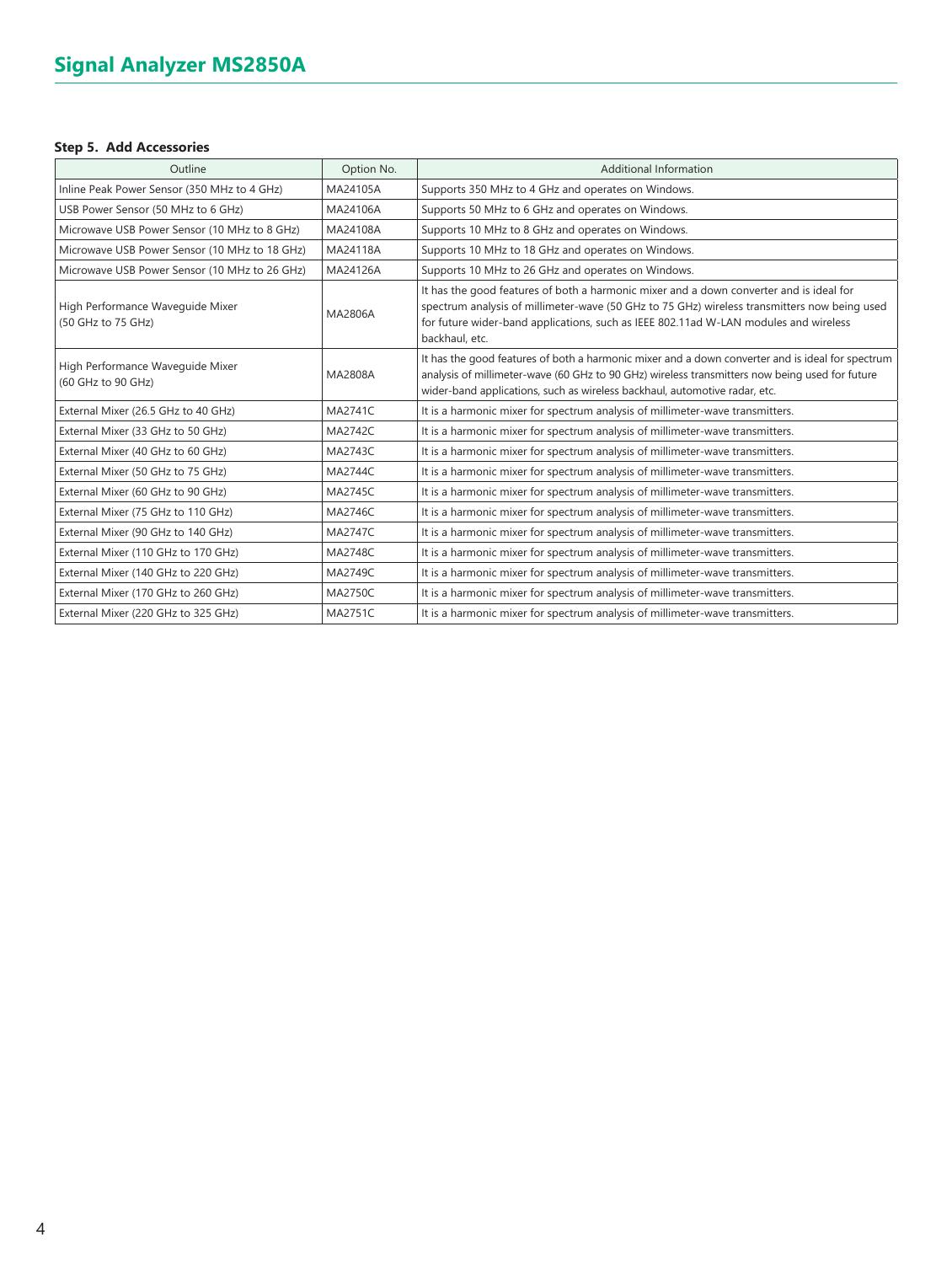# **Retrofit to Current MS2850A**

#### **Hardware Option Retrofit**

The following hardware options can be retrofitted. Order the Z1957A Installation Kit as well. The MS2850A must be returned to the Anritsu plant for hardware retrofitting.

| Model/Order No.          |             | Name                                                                         | Reference Steps |  |
|--------------------------|-------------|------------------------------------------------------------------------------|-----------------|--|
|                          | MS2850A-133 | 2                                                                            |                 |  |
|                          | MS2850A-134 | Analysis Bandwidth Extension to 1 GHz Retrofit                               |                 |  |
|                          | MS2850A-110 | <b>Phase Noise Measurement Function Retrofit</b>                             |                 |  |
|                          | MS2850A-117 | Noise Figure Measurement Function Retrofit                                   |                 |  |
|                          | MS2850A-151 | Noise Floor Reduction Retrofit                                               |                 |  |
|                          | MS2850A-168 | Microwave Preamplifier Retrofit                                              |                 |  |
| Hardware Options         | MS2850A-172 | <b>Extended Specifications Retrofit</b>                                      | 4               |  |
|                          | MS2850A-176 | Low Second Harmonic Distortion Retrofit                                      |                 |  |
|                          | MS2850A-111 | Secondary Storage Device Retrofit                                            |                 |  |
|                          | MS2850A-153 | External Interface for High Speed Data Transfer PCIe Retrofit                |                 |  |
|                          | MS2850A-154 | External Interface for High Speed Data Transfer USB3.0 Retrofit              |                 |  |
|                          | MS2850A-182 | CPU/Windows10 Upgrade Retrofit                                               |                 |  |
| <b>Application Parts</b> | Z1957A      | Installation Kit (Required when retrofitting options or installing software) |                 |  |

#### **Software Option Retrofit**

The following software options can be retrofitted. Order the Z1957A Installation Kit as well. The MS2850A does not require return to the Anritsu plant for software retrofitting.

| Model/Order No.             |               | Name                                                                         | Reference Steps |
|-----------------------------|---------------|------------------------------------------------------------------------------|-----------------|
|                             | MX285051A     | 5G Standard Measurement Software (Base License)                              |                 |
|                             | MX285051A-001 | Pre-Standard CP-OFDM Downlink                                                |                 |
|                             | MX285051A-051 | Pre-Standard CP-OFDM Uplink                                                  |                 |
|                             | MX285051A-011 | NR TDD sub-6 GHz Downlink                                                    |                 |
|                             | MX285051A-061 | NR TDD sub-6 GHz Uplink                                                      |                 |
|                             | MX285051A-031 | NR FDD sub-6 GHz Downlink                                                    |                 |
|                             | MX285051A-081 | NR FDD sub-6 GHz Uplink                                                      |                 |
|                             | MX285051A-021 | NR TDD mmWave Downlink                                                       |                 |
|                             | MX285051A-071 | NR TDD mmWave Uplink                                                         |                 |
|                             | MX269011A     | W-CDMA/HSPA Downlink Measurement Software                                    |                 |
|                             | MX269012A     | W-CDMA/HSPA Uplink Measurement Software                                      |                 |
|                             | MX269013A     | <b>GSM/EDGE Measurement Software</b>                                         |                 |
| <b>Measurement Software</b> | MX269013A-001 | <b>EDGE Evolution Measurement Software</b>                                   | 3               |
|                             | MX269015A     | TD-SCDMA Measurement Software                                                |                 |
|                             | MX269017A     | Vector Modulation Analysis Software                                          |                 |
|                             | MX269017A-001 | <b>APSK Analysis</b>                                                         |                 |
|                             | MX269017A-011 | Higher-Order QAM Analysis                                                    |                 |
|                             | MX269020A     | LTE Downlink Measurement Software                                            |                 |
|                             | MX269020A-001 | LTE-Advanced FDD Downlink Measurement Software                               |                 |
|                             | MX269021A     | LTE Uplink Measurement Software                                              |                 |
|                             | MX269021A-001 | LTE-Advanced FDD Uplink Measurement Software                                 |                 |
|                             | MX269022A     | LTE TDD Downlink Measurement Software                                        |                 |
|                             | MX269022A-001 | LTE-Advanced TDD Downlink Measurement Software                               |                 |
|                             | MX269023A     | LTE TDD Uplink Measurement Software                                          |                 |
|                             | MX269023A-001 | LTE-Advanced TDD Uplink Measurement Software                                 |                 |
| <b>Application Parts</b>    | Z1957A        | Installation Kit (Required when retrofitting options or installing software) |                 |

# **Software Update**

Software is updated regularly to add new functions, improve performance and fix bugs. Download the latest software from the following URL. Register before use.

#### **Software Download Site URL**

https://login.anritsu.com/signin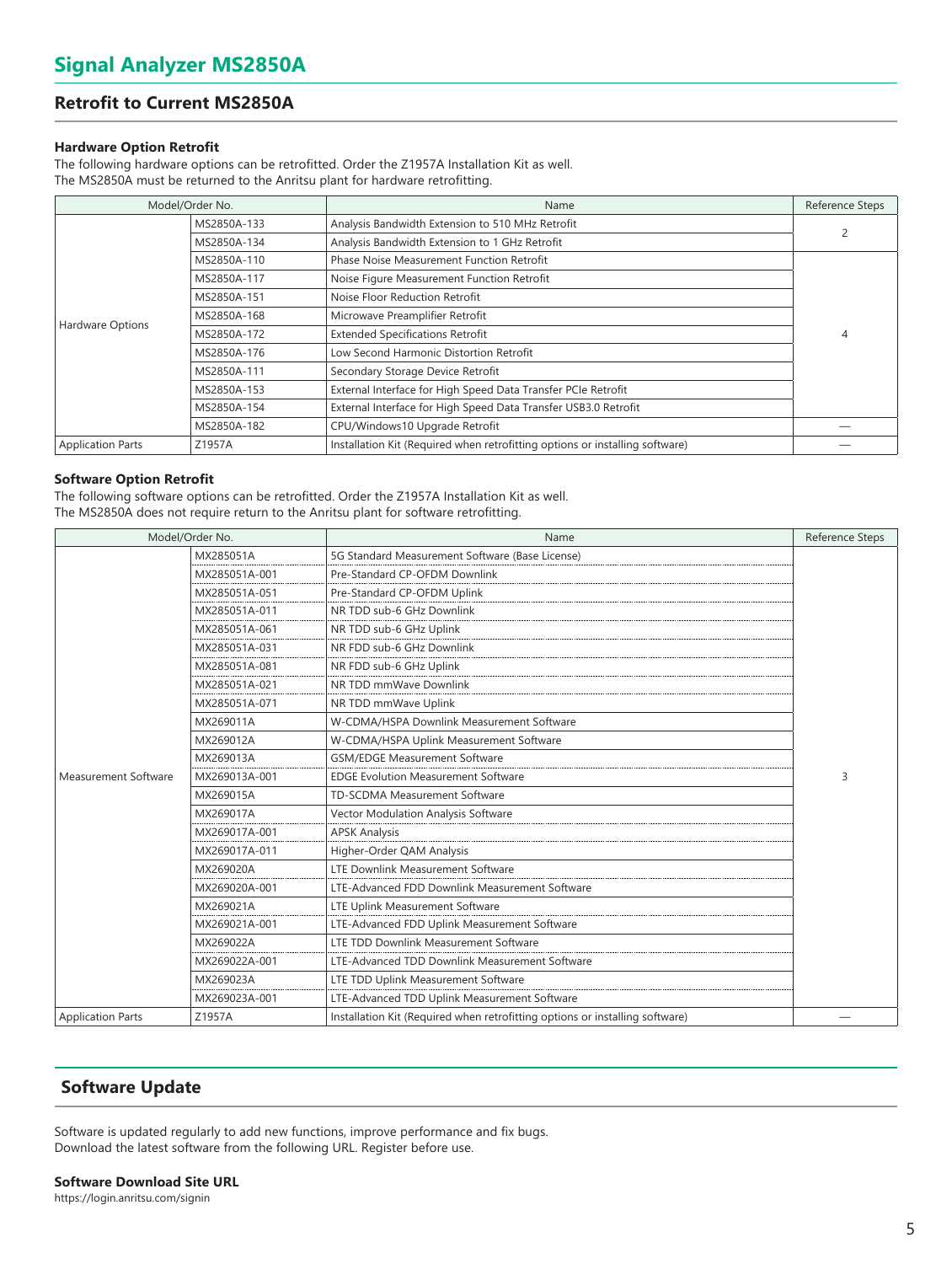# **Options Configuration Guide**

### **Hardware Configuration**

Frequency range (MS2850A-046/047) not upgradable.

|                |                                                           |          |                                                 |                                        |                                                        |                    |             |                    |             |                                   |             |             |                    |                    |                    |             | $\checkmark$ = Can be installed, No = Cannot be installed, R = Require, U = Upgrade |             |
|----------------|-----------------------------------------------------------|----------|-------------------------------------------------|----------------------------------------|--------------------------------------------------------|--------------------|-------------|--------------------|-------------|-----------------------------------|-------------|-------------|--------------------|--------------------|--------------------|-------------|-------------------------------------------------------------------------------------|-------------|
| Option<br>Name |                                                           |          | Addition to<br>Main frame                       |                                        | Combination with "Option" (Refer to the left line)     |                    |             |                    |             |                                   |             |             |                    |                    |                    |             |                                                                                     |             |
|                |                                                           | Retrofit | $(44.5 \text{ GHz model})$<br>$-046$<br>MS2850A | model)<br>MS2850A-047<br>(32 GHz model | install)<br>$\sim$<br>$-03$<br>MS2850A-<br>(standard i | <b>MS2850A-033</b> | MS2850A-034 | <b>MS2850A-010</b> | MS2850A-017 | MS2850A-067<br>(standard install) | MS2850A-068 | MS2850A-072 | <b>MS2850A-076</b> | <b>MS2850A-051</b> | <b>MS2850A-011</b> | MS2850A-053 | MS2850A-054                                                                         | MS2850A-182 |
| MS2850A-032    | Analysis Bandwidth 255 MHz                                | -        | Standard<br>install                             | Standard<br>install                    |                                                        |                    |             |                    |             |                                   |             |             |                    |                    |                    |             |                                                                                     |             |
| MS2850A-033    | Analysis Bandwidth Extension to 510 MHz                   | Yes      | $\checkmark$                                    | $\checkmark$                           |                                                        |                    |             |                    |             |                                   |             |             |                    |                    |                    |             |                                                                                     |             |
| MS2850A-034    | Analysis Bandwidth Extension to 1 GHz                     | Yes      | $\checkmark$                                    | ✓                                      |                                                        | R                  |             |                    |             |                                   |             |             |                    |                    |                    |             |                                                                                     |             |
| MS2850A-010    | <b>Phase Noise Measurement Function</b>                   | Yes      | $\checkmark$                                    | $\checkmark$                           |                                                        |                    |             |                    |             |                                   |             |             |                    |                    |                    |             |                                                                                     |             |
| MS2850A-017    | Noise Figure Measurement Function                         | Yes      | ✓                                               | ✓                                      |                                                        |                    |             |                    |             |                                   | U           |             |                    |                    |                    |             |                                                                                     |             |
| MS2850A-067    | Microwave Preselector Bypass                              |          | Standard<br>install                             | Standard<br>install                    |                                                        |                    |             |                    |             |                                   |             |             |                    |                    |                    |             |                                                                                     |             |
| MS2850A-068    | Microwave Preamplifier                                    | Yes      | ✓                                               | ✓                                      |                                                        |                    |             |                    |             |                                   |             |             |                    |                    |                    |             |                                                                                     |             |
| MS2850A-072    | <b>Extended Specifications</b>                            | Yes      | $\checkmark$                                    | $\checkmark$                           |                                                        |                    |             |                    |             |                                   |             |             |                    |                    |                    |             |                                                                                     |             |
| MS2850A-076    | Low Second Harmonic Distortion                            | Yes      | ✓                                               | $\checkmark$                           |                                                        |                    |             |                    |             |                                   |             |             |                    |                    |                    |             |                                                                                     |             |
| MS2850A-051    | Noise Floor Reduction                                     | Yes      | $\checkmark$                                    | $\checkmark$                           |                                                        |                    |             |                    |             |                                   |             |             |                    |                    |                    |             |                                                                                     |             |
| MS2850A-011    | Secondary Storage Device                                  | Yes      | ✓                                               | ✓                                      |                                                        |                    |             |                    |             |                                   |             |             |                    |                    |                    |             |                                                                                     |             |
| MS2850A-053    | External Interface for<br>High Speed Data Transfer PCIe   | Yes      | ✓                                               | ✓                                      |                                                        |                    |             |                    |             |                                   |             |             |                    |                    |                    |             |                                                                                     |             |
| MS2850A-054    | External Interface for<br>High Speed Data Transfer USB3.0 | Yes      | ✓                                               | ✓                                      |                                                        |                    |             |                    |             |                                   |             |             |                    |                    |                    |             |                                                                                     |             |
| MS2850A-182    | CPU/Windows10 Upgrade Retrofit*                           | Yes      | $\checkmark$                                    | $\checkmark$                           |                                                        |                    |             |                    |             |                                   |             |             |                    |                    |                    |             |                                                                                     |             |

\*: Replace the MS2850A CPU board with Windows Embedded Standard 7 (Windows 7) and upgrade the operating system to Windows 10 IoT Enterprise LTSC2019. Windows 7 is installed in MS2850A units ordered until August 2020.

Windows 10 is installed in MS2850A units ordered from September 2020 and has a label indicating C2 attached near the serial number.

#### **Software Configuration**

|               |                                                          | Addition to Main frame<br>$\checkmark$ = Can be installed |              |                          | Analysis Bandwidth option<br>$U = Upgrade$ |                                                                                           |  |
|---------------|----------------------------------------------------------|-----------------------------------------------------------|--------------|--------------------------|--------------------------------------------|-------------------------------------------------------------------------------------------|--|
| Option        | Name                                                     | MS2850A-046<br>(44.5 GHz model) (32 GHz model)            | MS2850A-047  | MS2850A-033<br>(510 MHz) | MS2850A-034<br>(1 GHz)                     | <b>Note</b>                                                                               |  |
| MX285051A     | 5G Standard Measurement Software<br>(Base License)       | $\checkmark$                                              | ✓            | U                        | U                                          | This license can't be used alone.<br>Require MX285051A-001/011/021/031<br>051/061/071/081 |  |
| MX285051A-001 | Pre-Standard CP-OFDM Downlink                            | $\checkmark$                                              | $\checkmark$ | U                        | U                                          | Require MX285051A                                                                         |  |
| MX285051A-051 | Pre-Standard CP-OFDM Uplink                              | ✓                                                         | ✓            | U                        | U                                          | Require MX285051A                                                                         |  |
| MX285051A-011 | NR TDD sub-6 GHz Downlink                                | $\checkmark$                                              | $\checkmark$ |                          |                                            | Require MX285051A                                                                         |  |
| MX285051A-061 | NR TDD sub-6 GHz Uplink                                  | ✓                                                         | ✓            |                          |                                            | Require MX285051A                                                                         |  |
| MX285051A-031 | NR FDD sub-6 GHz Downlink                                | $\checkmark$                                              | ✓            |                          |                                            | Require MX285051A                                                                         |  |
| MX285051A-081 | NR FDD sub-6 GHz Uplink                                  | ✓                                                         | ✓            |                          |                                            | Require MX285051A                                                                         |  |
| MX285051A-021 | NR TDD mmWave Downlink                                   | $\checkmark$                                              | $\checkmark$ | $\cup$                   | U                                          | Require MX285051A                                                                         |  |
| MX285051A-071 | NR TDD mmWave Uplink                                     | ✓                                                         | ✓            | U                        | U                                          | Require MX285051A                                                                         |  |
| MX269011A     | W-CDMA/HSPA Downlink<br><b>Measurement Software</b>      | $\checkmark$                                              | $\checkmark$ |                          |                                            |                                                                                           |  |
| MX269012A     | W-CDMA/HSPA Uplink<br>Measurement Software               | $\checkmark$                                              | $\checkmark$ |                          |                                            |                                                                                           |  |
| MX269013A     | <b>GSM/EDGE Measurement Software</b>                     | $\checkmark$                                              | $\checkmark$ |                          |                                            |                                                                                           |  |
| MX269013A-001 | <b>EDGE</b> Evolution<br>Measurement Software            | ✓                                                         | ✓            |                          |                                            | Require MX269013A                                                                         |  |
| MX269015A     | TD-SCDMA Measurement Software                            | $\checkmark$                                              | $\checkmark$ |                          |                                            |                                                                                           |  |
| MX269020A     | LTE Downlink Measurement Software                        | $\checkmark$                                              | ✓            |                          |                                            |                                                                                           |  |
| MX269020A-001 | LTE-Advanced FDD Downlink<br><b>Measurement Software</b> | $\checkmark$                                              | $\checkmark$ |                          |                                            | Require MX269020A                                                                         |  |
| MX269021A     | LTE Uplink Measurement Software                          | ✓                                                         | ✓            |                          |                                            |                                                                                           |  |
| MX269021A-001 | LTE-Advanced FDD Uplink<br><b>Measurement Software</b>   | $\checkmark$                                              | $\checkmark$ |                          |                                            | Require MX269021A                                                                         |  |
| MX269022A     | <b>LTE TDD Downlink</b><br>Measurement Software          | $\checkmark$                                              | ✓            |                          |                                            |                                                                                           |  |
| MX269022A-001 | LTE-Advanced TDD Downlink<br>Measurement Software        | $\checkmark$                                              | $\checkmark$ |                          |                                            | Require MX269022A                                                                         |  |
| MX269023A     | LTE TDD Uplink<br>Measurement Software                   | ✓                                                         | ✓            |                          |                                            |                                                                                           |  |
| MX269023A-001 | LTE-Advanced TDD Uplink<br><b>Measurement Software</b>   | $\checkmark$                                              | $\checkmark$ |                          |                                            | Require MX269023A                                                                         |  |
| MX269017A     | Vector Modulation Analysis Software                      | $\checkmark$                                              | $\checkmark$ |                          |                                            |                                                                                           |  |
| MX269017A-001 | <b>APSK Analysis</b>                                     | $\checkmark$                                              | $\checkmark$ |                          |                                            | Require MX269017A                                                                         |  |
| MX269017A-011 | Higher-Order QAM Analysis                                | ✓                                                         | ✓            |                          |                                            | Require MX269017A                                                                         |  |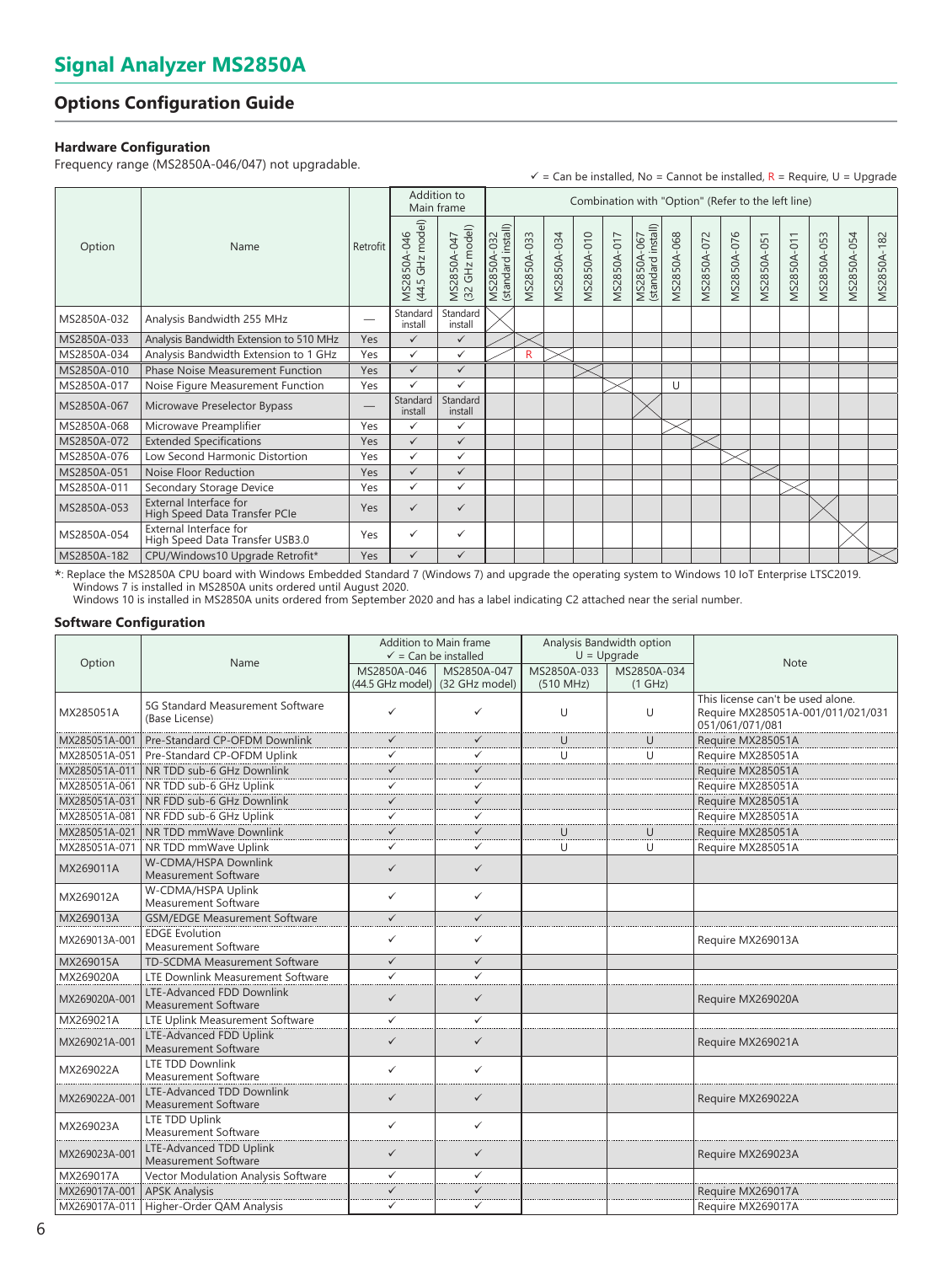# **Signal Analyzer MS2850A Ordering Information**

Please specify the model/order number, name and quantity when ordering. The names listed in the chart below are Order Names. The actual name of the item may differ from the Order Name.

| Model/Order No.                | Name                                                                                         |
|--------------------------------|----------------------------------------------------------------------------------------------|
|                                | <b>Main Frame</b>                                                                            |
| <b>MS2850A</b>                 | Signal Analyzer                                                                              |
|                                | <b>Standard Accessories</b>                                                                  |
|                                | Power Cord:<br>1 pc                                                                          |
| P0031A                         | USB Memory (≥1 GB):<br>1 pc                                                                  |
| Z0541A                         | <b>USB Mouse:</b><br>1 pc                                                                    |
|                                | Install DVD-ROM (Application software,                                                       |
|                                | instruction manual DVD-ROM):<br>1 pc                                                         |
|                                | <b>Options</b>                                                                               |
| MS2850A-047                    | 32 GHz Signal Analyzer                                                                       |
| MS2850A-046                    | 44.5 GHz Signal Analyzer                                                                     |
| MS2850A-033                    | Analysis Bandwidth Extension 510 MHz                                                         |
| MS2850A-034                    | Analysis Bandwidth Extension 1 GHz                                                           |
| MS2850A-010                    | <b>Phase Noise Measurement Function</b>                                                      |
| MS2850A-017                    | Noise Figure Measurement Function                                                            |
| MS2850A-068<br>MS2850A-072     | Microwave Preamplifier<br><b>Extended Specifications</b>                                     |
| MS2850A-076                    | Low Second Harmonic Distortion                                                               |
| MS2850A-051                    | Noise Floor Reduction                                                                        |
| MS2850A-011                    | Secondary Storage Device                                                                     |
| MS2850A-053                    | External Interface for High Speed Data Transfer PCIe                                         |
| MS2850A-054                    | External Interface for High Speed Data Transfer USB3.0                                       |
|                                | <b>Retrofit Options</b>                                                                      |
| MS2850A-133                    | Analysis Bandwidth Extension 510 MHz Retrofit                                                |
| MS2850A-134                    | Analysis Bandwidth Extension 1 GHz Retrofit                                                  |
| MS2850A-110                    | Phase Noise Measurement Function Retrofit                                                    |
| MS2850A-117                    | Noise Figure Measurement Function Retrofit                                                   |
| MS2850A-168                    | Microwave Preamplifier Retrofit                                                              |
| MS2850A-172                    | <b>Extended Specifications Retrofit</b>                                                      |
| MS2850A-176                    | Low Second Harmonic Distortion Retrofit                                                      |
| MS2850A-151                    | Noise Floor Reduction Retrofit                                                               |
| MS2850A-111                    | Secondary Storage Device Retrofit                                                            |
| MS2850A-153                    | External Interface for High Speed Data Transfer PCIe Retrofit                                |
| MS2850A-154                    | External Interface for High Speed Data Transfer USB3.0 Retrofit                              |
| MS2850A-182<br>MS2850A-282     | CPU/Windows10 Upgrade Retrofit<br>CPU/Windows10 Upgrade Retrofit                             |
|                                |                                                                                              |
|                                | <b>Software Options</b><br>DVD-ROM with License and Operation manuals                        |
| MX285051A                      | 5G Standard Measurement Software (Base License)                                              |
|                                | (Requires MX285051A-001 and/or 011/ 021/051/061/071)                                         |
| MX285051A-001                  | Pre-Standard CP-OFDM Downlink (Require MX285051A)                                            |
| MX285051A-051                  | Pre-Standard CP-OFDM Uplink (Require MX285051A)                                              |
| MX285051A-011                  | NR TDD sub-6 GHz Downlink (Require MX285051A)                                                |
| MX285051A-061                  | NR TDD sub-6 GHz Uplink (Require MX285051A)                                                  |
| MX285051A-031<br>MX285051A-081 | NR FDD sub-6 GHz Downlink (Require MX285051A)<br>NR FDD sub-6 GHz Uplink (Require MX285051A) |
| MX285051A-021                  | NR TDD mmWave Downlink (Require MX285051A)                                                   |
| MX285051A-071                  | NR TDD mmWave Uplink (Require MX285051A)                                                     |
| MX269011A                      | W-CDMA/HSPA Downlink Measurement Software                                                    |
| MX269012A                      | W-CDMA/HSPA Uplink Measurement Software                                                      |
| MX269013A                      | <b>GSM/EDGE Measurement Software</b>                                                         |
| MX269013A-001                  | EDGE Evolution Measurement Software (Requires MX269013A)                                     |
| MX269015A                      | TD-SCDMA Measurement Software                                                                |
| MX269017A                      | Vector Modulation Analysis Software                                                          |
| MX269017A-001<br>MX269017A-011 | APSK Analysis (Requires MX269017A)<br>Higher-Order QAM Analysis (Requires MX269017A)         |
| MX269020A                      | LTE Downlink Measurement Software                                                            |
| MX269020A-001                  | LTE-Advanced FDD Downlink Measurement Software                                               |
|                                | (Requires MX269020A)                                                                         |
| MX269021A                      | LTE Uplink Measurement Software                                                              |
| MX269021A-001                  | LTE-Advanced FDD Uplink Measurement Software                                                 |
|                                | (Requires MX269021A)                                                                         |

| Model/Order No. | Name                                                   |
|-----------------|--------------------------------------------------------|
| MX269022A       | LTE TDD Downlink Measurement Software                  |
| MX269022A-001   | LTE-Advanced TDD Downlink Measurement Software         |
|                 | (Requires MX269022A)                                   |
| MX269023A       | LTE TDD Uplink Measurement Software                    |
| MX269023A-001   | LTE-Advanced TDD Uplink Measurement Software           |
|                 | (Requires MX269023A)                                   |
|                 | <b>Warranty Service</b>                                |
| MS2850A-ES210   | 2 years Extended Warranty Service                      |
| MS2850A-ES310   | 3 years Extended Warranty Service                      |
| MS2850A-ES510   | 5 years Extended Warranty Service                      |
|                 | <b>Application Parts</b>                               |
| MA24105A        | Inline Peak Power Sensor                               |
|                 | (350 MHz to 4 GHz, with USB A to mini B cable)         |
| MA24106A        | <b>USB Power Sensor</b>                                |
|                 | (50 MHz to 6 GHz, with USB A to mini B cable)          |
| MA24108A        | Microwave USB Power Sensor                             |
|                 | (10 MHz to 8 GHz, with USB A to Micro-B cable)         |
| MA24118A        | Microwave USB Power Sensor                             |
|                 | (10 MHz to 18 GHz, with USB A to Micro-B cable)        |
| MA24126A        | Microwave USB Power Sensor                             |
|                 | (10 MHz to 26 GHz, with USB A to Micro-B cable)        |
| MA2806A         | High Performance Waveguide Mixer (50 to 75 GHz)        |
| MA2808A         | High Performance Waveguide Mixer (60 to 90 GHz)        |
| MA2741C         | External Mixer (26.5 GHz to 40 GHz)                    |
| <b>MA2742C</b>  | External Mixer (33 GHz to 50 GHz)                      |
| MA2743C         | External Mixer (40 GHz to 60 GHz)                      |
| MA2744C         | External Mixer (50 GHz to 75 GHz)                      |
| MA2745C         | External Mixer (60 GHz to 90 GHz)                      |
| MA2746C         | External Mixer (75 GHz to 110 GHz)                     |
| <b>MA2747C</b>  | External Mixer (90 GHz to 140 GHz)                     |
| MA2748C         | External Mixer (110 GHz to 170 GHz)                    |
| MA2749C         | External Mixer (140 GHz to 220 GHz)                    |
| <b>MA2750C</b>  | External Mixer (170 GHz to 260 GHz)                    |
| <b>MA2751C</b>  | External Mixer (220 GHz to 325 GHz)                    |
|                 | <b>External Interface for High Speed Data Transfer</b> |
| U0088A          | PCIe Host Adapter                                      |
| J1749A          | PCIe x8 Cable (2 m)                                    |
| J1749B          | PCIe x8 Cable (5 m)                                    |

The following options are installed as standard and do not require separate orders when ordering the MS2850A-046/047.

| <b>Standard Software</b>     | MX269000A   |
|------------------------------|-------------|
| Analysis Bandwidth 255 MHz   | MS2850A-032 |
| Microwave Preselector Bypass | MS2850A-067 |

Requires Installation Kit Z1957A when retrofitting options or installing software.

The instruction manuals are published on our website except some.